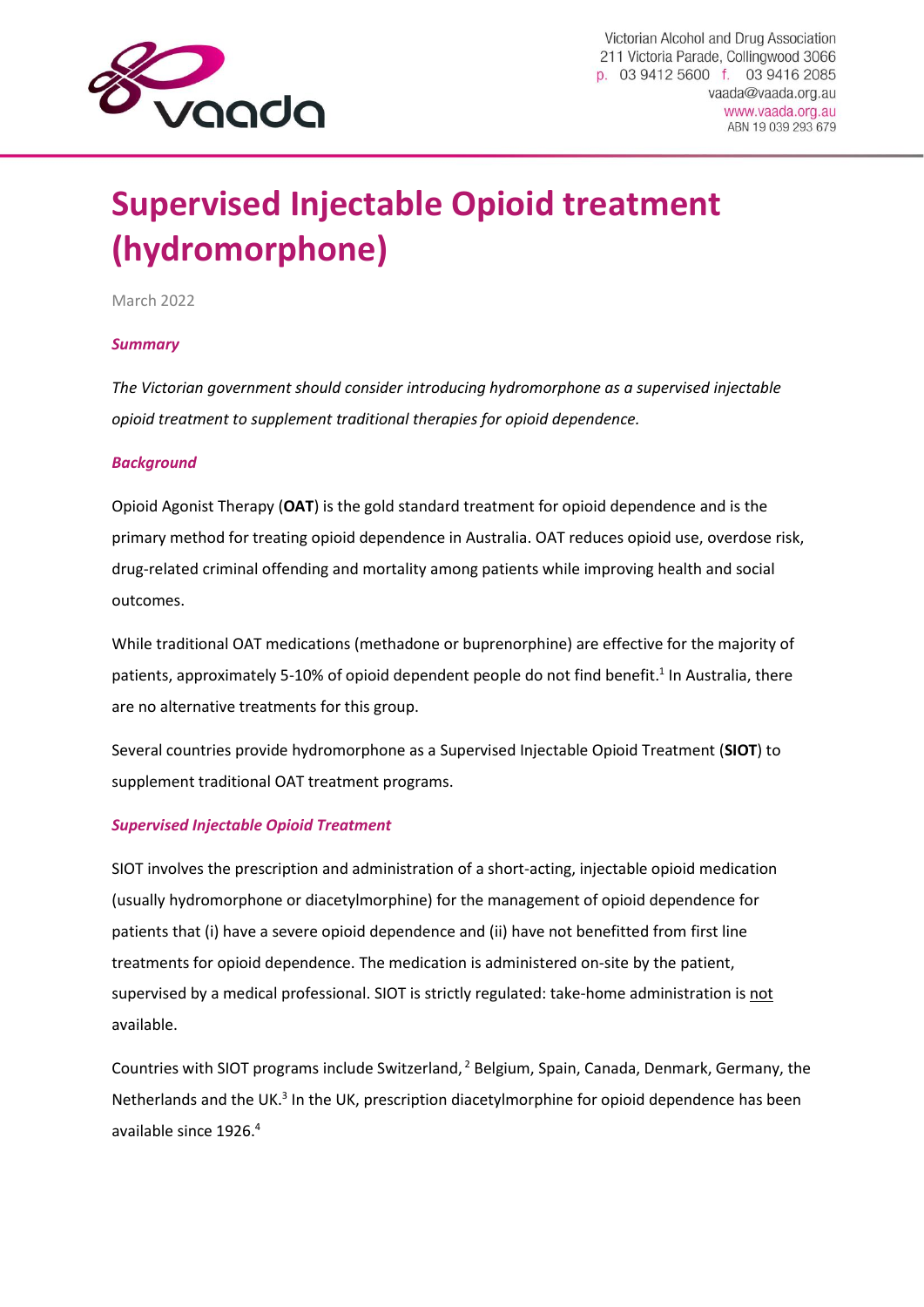SIOT is most effective when provided in conjunction with other supports (i.e. social housing, health and mental health).

## *Hydromorphone*

Hydromorphone is a short-acting opioid medication suitable for use in SIOT treatment. It is currently available in Australia for the treatment of moderate-to-severe pain.

The benefits of using hydromorphone for SIOT include:

- Hydromorphone is a TGA-approved medication with several products already available;
- Research suggests hydromorphone as a SIOT medication is associated with fewer adverse events (compared to diacetylmorphine).<sup>5</sup>

## *Evidence*

Multiple Randomised Control Trials (RTCs) of SIOT have been conducted in the UK, several European nations, Canada and the US.<sup>6</sup> A significant body of research evidence supports SIOT as a supplement traditional OAT programs. Some key findings on SIOT include:

- Increased reduction in drug-related criminal offending and incarceration among patients compared with traditional OAT treatments.<sup>78</sup>
- Increased reduction in non-medical use of opioids, treatment cessation, overdose and allcause mortality compared to traditional OAT.<sup>9 105</sup>
- SIOT (hydromorphone) associated with reduced incidence of adverse events compared to SIOT (diacetylmorphine). 356
- Higher patient retention rates than traditional OAT programs (77% for hydromorphone, 45% for methadone and between 30-50% for buprenorphine/naloxone).<sup>6</sup>
- Highly cost-effective:
	- o Reduced costs associated with crime, criminal justice procedures and imprisonment. 2
	- $\circ$  Reduced associated, non-criminal justice costs: housing, healthcare, social services.<sup>11</sup>
	- o A mean saving of €12,793 per person per year for clients on SIOT compared to clients on traditional OAT (Netherlands). 12
	- $\circ$  Other research demonstrating cost-effectiveness from Britain,<sup>13</sup> Canada,<sup>14</sup> the Netherlands, <sup>8</sup> Germany, <sup>11 15</sup> Switzerland, <sup>16 17 18</sup> and Spain.<sup>19</sup>

Further, due to administration occurring in a supervised medical setting, there is no evidence that SIOT medications are likely to be diverted for illicit use.<sup>5 20</sup>